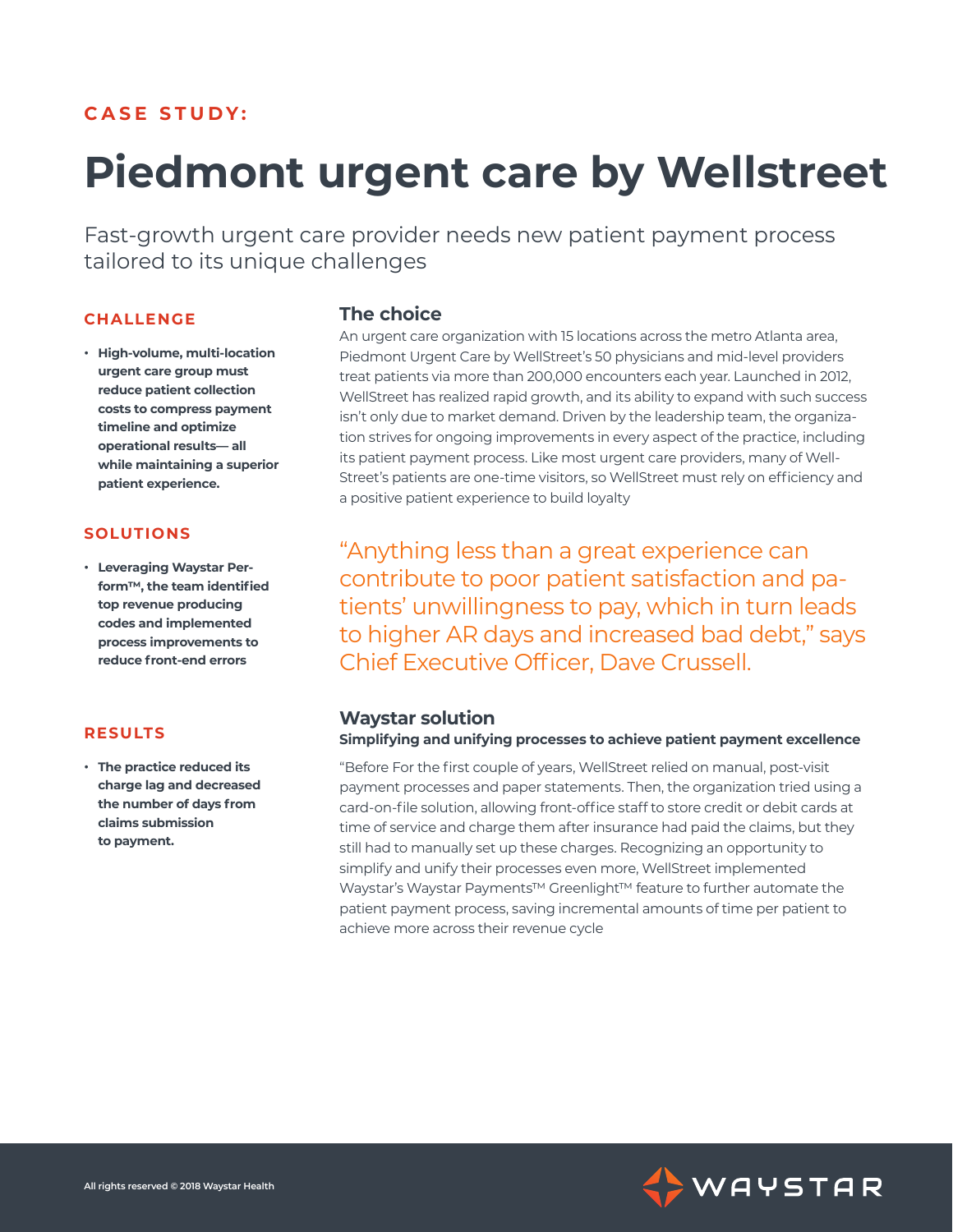#### **Results**

#### *An inherently inefficient process becomes highly automated*

"Due to the reliance on third-party payers, any healthcare organization's patient payment process is inherently inefficient," Crussell says. "You can either wait to send paper statements after insurance pays claims, or you can collect at time of service based on an estimate that must be later adjusted with statements or refunds. Neither option is ideal, so we decided to create a highly automated system— one that's virtually no-touch by our staff."

The new time of service process is faster and more simplified, allowing staff to quickly review estimates and take co-payments at their workstations. identify key stroke errors and adjustments to correct the intake process. "It's often a matter of getting staff to slow down and remember to work more carefully," says Beltran. "Showing them the data helps them see where they're making mistakes, and how often."

#### **Steps #2-7 are all automated without staff having to check-in or make manual updates.**

Virtually no-touch time-of-service process:

- 1. Staff obtains the patient's agreement to put a card on file to be charged up to an agreed-upon amount.
- 2. Payment adjudication/payment received
- 3. Waystar Payments automatically receives the patient balance from WellStreet's practice management system
- 4. Waystar Payments initiates a match to the patient's Greenlight (approved card on file record)
- 5. An automated email is sent 3-5 days before the patient's card is processed to let them know the amount they'll be charged
- 6. The card is automatically charged for their balance, and patients receive a receipt for the charge
- 7. If their visit costs less than the authorized amount, they are only charged the amount of the visit; in most cases, this concludes the payment process

If patients need a payment plan to pay any additional balance, WellStreet works with them to set up an agreeable plan, and then the no-touch process kicks-in again. Waystar Payments generates e-mails reminding patients of their upcoming credit card charge at the agreed upon due dates.

Crussell reiterates that this "no-touch" system isn't necessarily impersonal. In fact, it's just the opposite. The post-service communication generated by Waystar Payments gives patients many payment options they're accustomed to using, and they appreciate the convenience and user-friendliness.

## **Impact**

#### *Front office provides top-ranked service to collect more with less stress*

"As an urgent care organization, we must differentiate ourselves through quick, efficient registration and excellent customer service. At the same time, the staff must be able to secure payment. It's a challenging balancing act to achieve both, and it requires the right processes, the right people and the right technology," says Crussell.

With Waystar, supporting their processes and helping them achieve greater efficiency, WellStreet has sustained excellent patient satisfaction scores.

"Our Net Promoter scores are among the highest in the industry," Crussell says. "And our front-office staff are consistently able to collect at time-of-service."

Crussell notes that while it's easy to collect payments with the Waystar solution, WellStreet also focuses on training staff, so they can quickly and effectively explain their process.